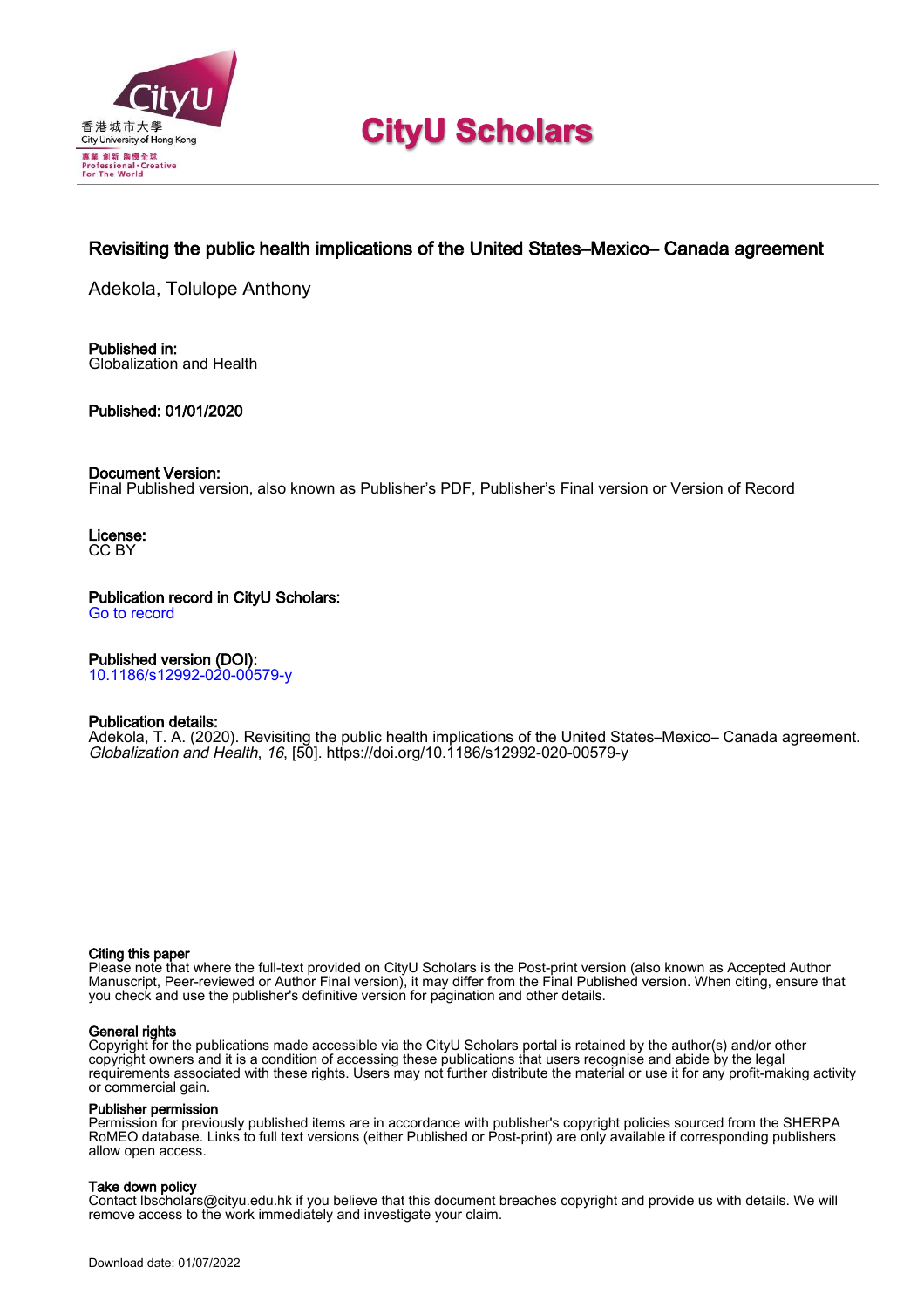# **LETTER TO THE EDITOR CONSTRUCTED ACCESS**

# Revisiting the public health implications of the United States–Mexico– Canada agreement

Tolulope Anthony Adekolato

# Abstract

This commentary re-examines a recent article by Labonté et al on the recent changes to two relevant provisions relating to patent rights in the final version of the United-States-Mexico-Canada Agreement (USMCA). Although the USMCA's final revised version does not add more pharmaceutical patent protection than those that already exist in the three trading partners, the agreement has done little to enhance access to generic medicines and biosimilars.

Keywords: Public health, USMCA, Pharmaceutical patent, Biologics

Labonté et al. have called our attention to the persistent imbalance in the global intellectual property system as evidenced in the  $TRIPS$ -plus<sup>1</sup> provisions incorporated into the newly signed United States Mexico Canada Agreement (USMCA) [\[1](#page-2-0)]. The authors carried out an extensive analysis of specific provisions in the USMCA which have far-reaching implications on public health and most importantly, access to generic medicines and biosimilars [\[1\]](#page-2-0).

Labonté and his colleagues found that rather than enhance public health, the USMCA is capable of increasing the price of drugs in Canada and Mexico [[1\]](#page-2-0). However, some of the critical provisions that formed the crux of their analysis ended up being removed from the final version of the USMCA in December 2019 [\[2](#page-2-0)]. While the authors should be pleased that some of the controversial provisions are no longer part of the agreement's final

<sup>1</sup>TRIPS-Plus refer to the extension of Intellectual property protection standards beyond the minimum requirements set by WTO's Agreement on Trade-Related Aspects of Intellectual Property Rights (TRIPS).

Correspondence: [atadekola2-c@my.cityu.edu.hk](mailto:atadekola2-c@my.cityu.edu.hk) School of Law, City University of Hong Kong, Hong Kong, Hong Kong SAR

**BMC** 

version, it, however, makes some of their arguments overtaken by events.

On 10 December 2019, Canada, Mexico and the United States agreed after further negotiations to amend the earlier draft of the USMCA. The latest and final version of the agreement removes two basic provisions relating to patent rights [[2\]](#page-2-0). The first relates to the obligation earlier imposed on parties to provide patents for 'new uses, new methods and new processes'. Labonté et al. had relied on this earlier provision (Article 20:36 para 2) to argue that the USMCA encourages 'evergreening' of pharmaceutical patents. They raised concerns that the provision may have the effect of promoting patents for minor improvements while delaying the entrant of generic manufacturers [\[3](#page-2-0)]. As it stands, the requirement has now been explicitly deleted.

Secondly, the 10-year protection earlier accorded to biologic drugs has also been deleted [\[4](#page-2-0)]. Labonté and his colleagues had argued that the 10-year period of 'effective market protection' for biologics was the longest ever in any trade agreement. They analyzed the foreseeable implication of the provision on the need to guarantee the kind of market competition needed to drive affordable biosimilars. Indeed, had the provision not been deleted, Canada, which currently accords eight-years

© The Author(s), 2020 **Open Access** This article is licensed under a Creative Commons Attribution 4.0 International License, which permits use, sharing, adaptation, distribution and reproduction in any medium or format, as long as you give appropriate credit to the original author(s) and the source, provide a link to the Creative Commons licence, and indicate if changes were made. The images or other third party material in this article are included in the article's Creative Commons licence, unless indicated otherwise in a credit line to the material. If material is not included in the article's Creative Commons licence and your intended use is not permitted by statutory regulation or exceeds the permitted use, you will need to obtain permission directly from the copyright holder. To view a copy of this licence, visit [http://creativecommons.org/licenses/by/4.0/.](http://creativecommons.org/licenses/by/4.0/) The Creative Commons Public Domain Dedication waiver [\(http://creativecommons.org/publicdomain/zero/1.0/](http://creativecommons.org/publicdomain/zero/1.0/)) applies to the data made available in this article, unless otherwise stated in a credit line to the data.